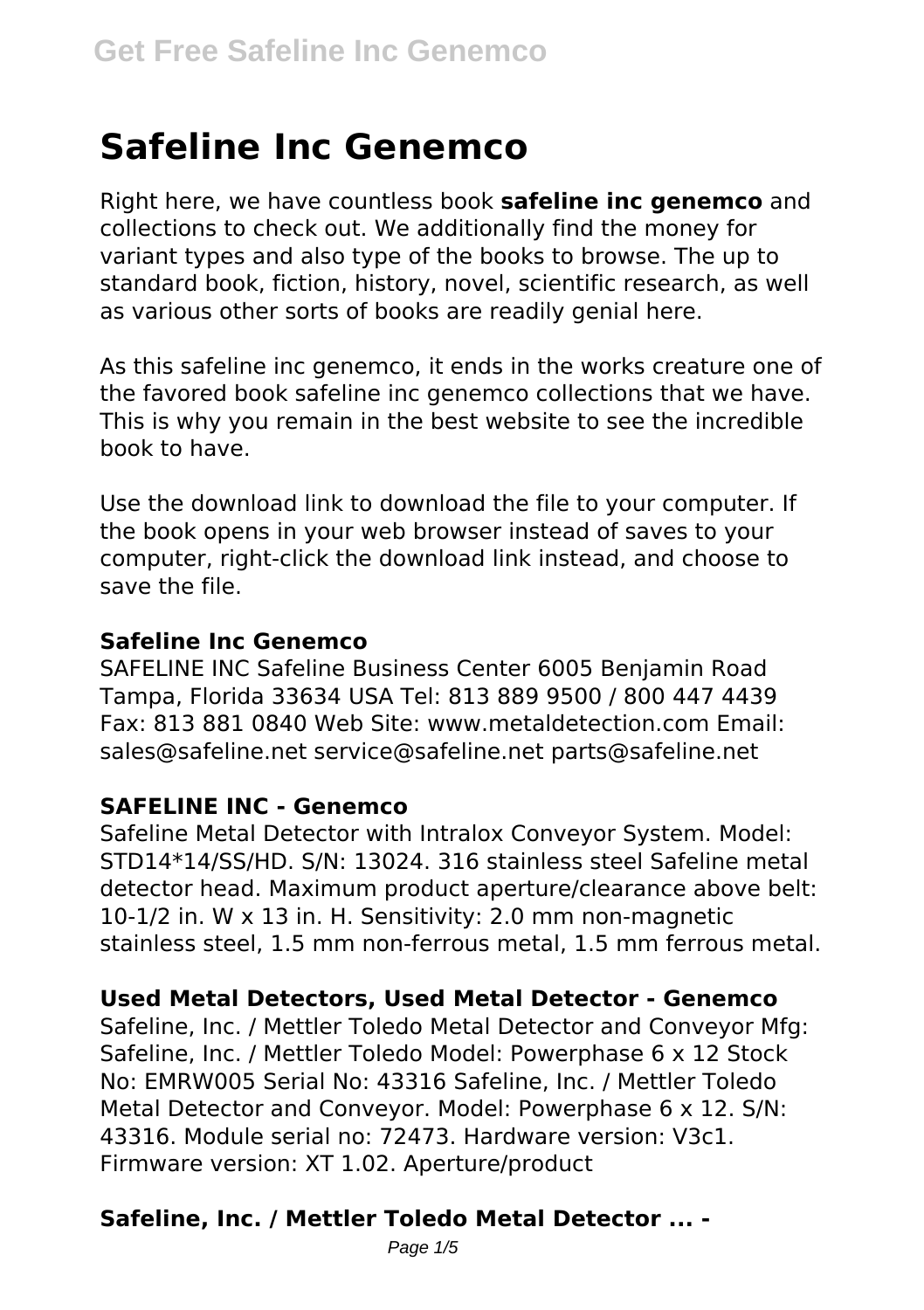## **Genemco**

2004 Safeline Inc. Powerphase Metal Detector. Model no. SL2000. Serial no. 2206201. Aperture for conveyor product passage: 1 ft. 1-1/2 in. W x 7-3/4 in. H. Conveyor infeed / exit height: 3 ft. 5/8 in. Dual

## **2004 Safeline Powerphase Metal Detector Mfg: Safeline Inc ...**

Used Industrial Metal Detectors Manufactured By Goring Kerr, Cintex, Safeline, Ramsey Icore, Loma, Lock, Eriez, CEIA, Barkley & Dexter, Metramatic Genemco metal detectors Toll Free 877-268-5865 Genemco Sells Used Metal Detectors with Conveyors and Reject Mechanisms.

## **Genemco Sells Used Metal Detectors with Conveyors and ...**

Used Industrial Metal Detectors Manufactured By Goring Kerr, Cintex, Safeline, Ramsey Icore, Loma, Lock, Eriez, CEIA, Barkley & Dexter, Metramatic Genemco metal detectors Toll Free 877-268-5865

## **Used Metal Detectors, Used Metal Detector - Genemco**

SafeLine Truck Insurance is your reliable commercial auto and truck insurance agency, offering deals with low down payments and flexible payment plans. REQUEST A QUOTE (800) 671-3007

## **Commercial Auto Insurance | Truck Insurance | (800) 671-3007**

Sales Office Contact Sales Sell Surplus Equipment Phone: 979-268-7447: Administrative Office & Equipment Warehouse 3385 S. San Gabriel St Hearne, TX 77859

## **Food Processing Equipment, Stainless Steel Tanks ... - Genemco**

Genemco, Inc. buys, sells, consigns, and brokers quality Used Food Processing Equipment, Commercial Refrigeration Equipment, Evaporative Condensers, Ammonia Refrigeration and Waukesha pumps. We can also help you design and install the food processing equipment, Industrial Refrigeration Equipment, Evaporators, Homogenizers, HTST and Plate Heat Exchangers.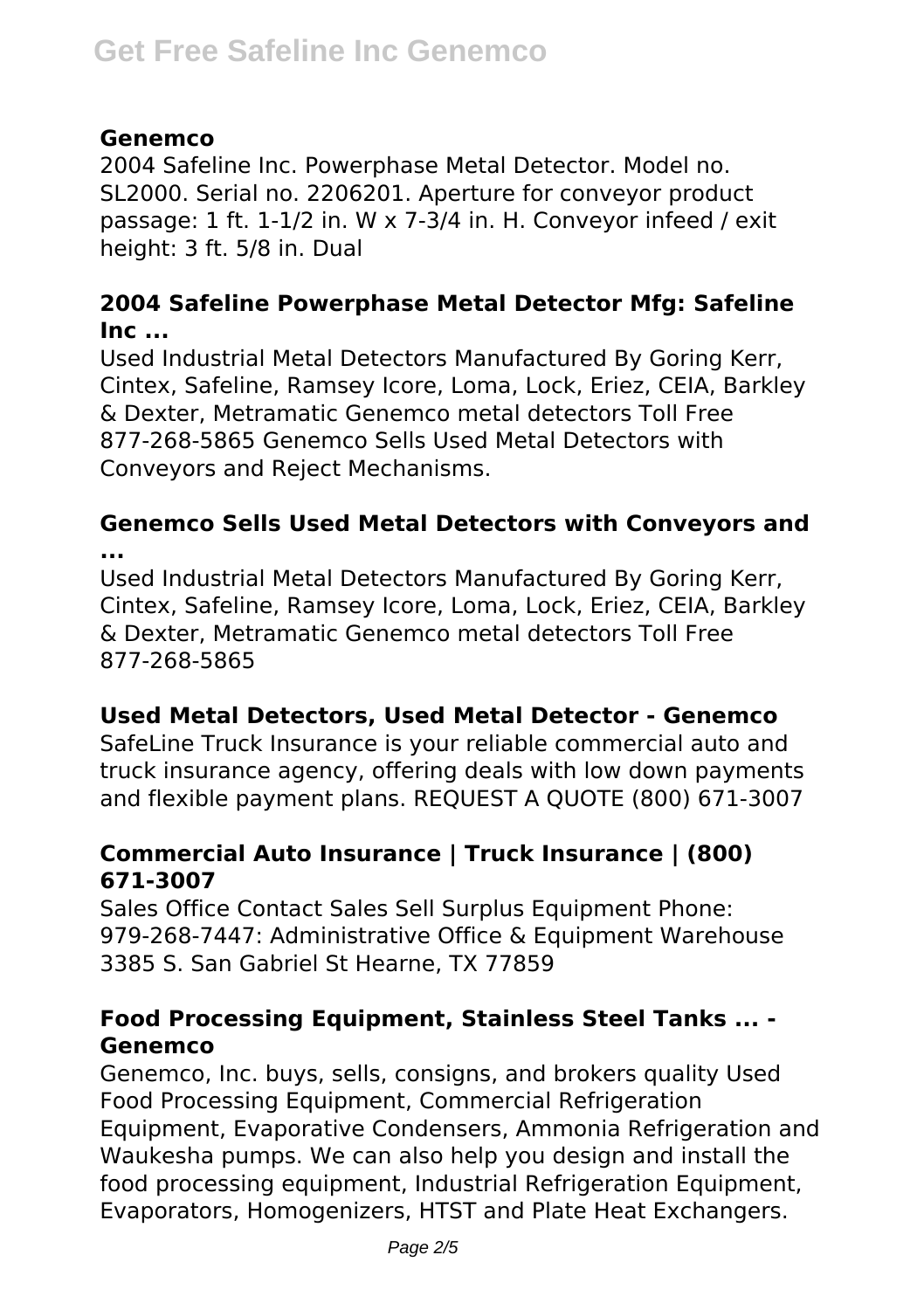## **Genemco, Inc.**

Safeline, Inc. runs a 24/7 toll free number that provides support, safety planning, information and referrals as well as in person support and legal, economic and medical advocacy. Safeline serves domestic and sexual violence victims in Orange County and the northern Windsor counties of Vermont.

## **Safeline, Inc. | Domestic & Sexual Violence | Chelsea, VT**

Genemco's Used Safeline, Inc. / Mettler Toledo Metal Detector and Conveyor ... 1.2 mm non-ferrous, 1.5 mm stainless steel. Safeline, Inc. control Initial box. Mod: SLP-30-B. Electrical ratings ...

## **Genemco's Used Safeline, Inc. / Mettler Toledo Metal Detector and Conveyor**

Genemco's Used Safeline, Inc. / Mettler Toledo Metal Detector and Conveyor Stock No: EMRW005 Safeline, Inc. / Mettler Toledo Metal Detector and Conveyor. Model: Powerphase 6 x 12. Hardware version: V3c1. Firmware version: XT 1.02. Aperture/product clearance: 6 in. W x 11-3/4 in. H. Product clearance above the conveyor belt: 10 in. Hard plastic ...

## **Genemco's Used Safeline, Inc. / Mettler Toledo Metal ...**

Safeline Products is located at: 15 Corporation Avenue, Bathurst NSW 2795 PH: +61 2 6332 6944 FMAIL: sales@safelineproducts.com.au

# **Safeline Products Online**

Besides lift telephones – SafeLine also offer fire communication solutions for all types of buildings. SafeLine's products in fire communication fulfills all the necessary requirements and regulations, while at the same time offering advanced and reliable technology in intuitive solutions.

## **Products - SafeLine AB**

SAFELINE OFFERS YOU PROFESSIONAL, QUALIFIED WSIB CLAIMS MANAGEMENT AND OHSA-APPROVED HEALTH AND SAFETY SERVICES TO COMPANIES ALL OVER THE GTA. As a full service health and safety company, Safeline Management provides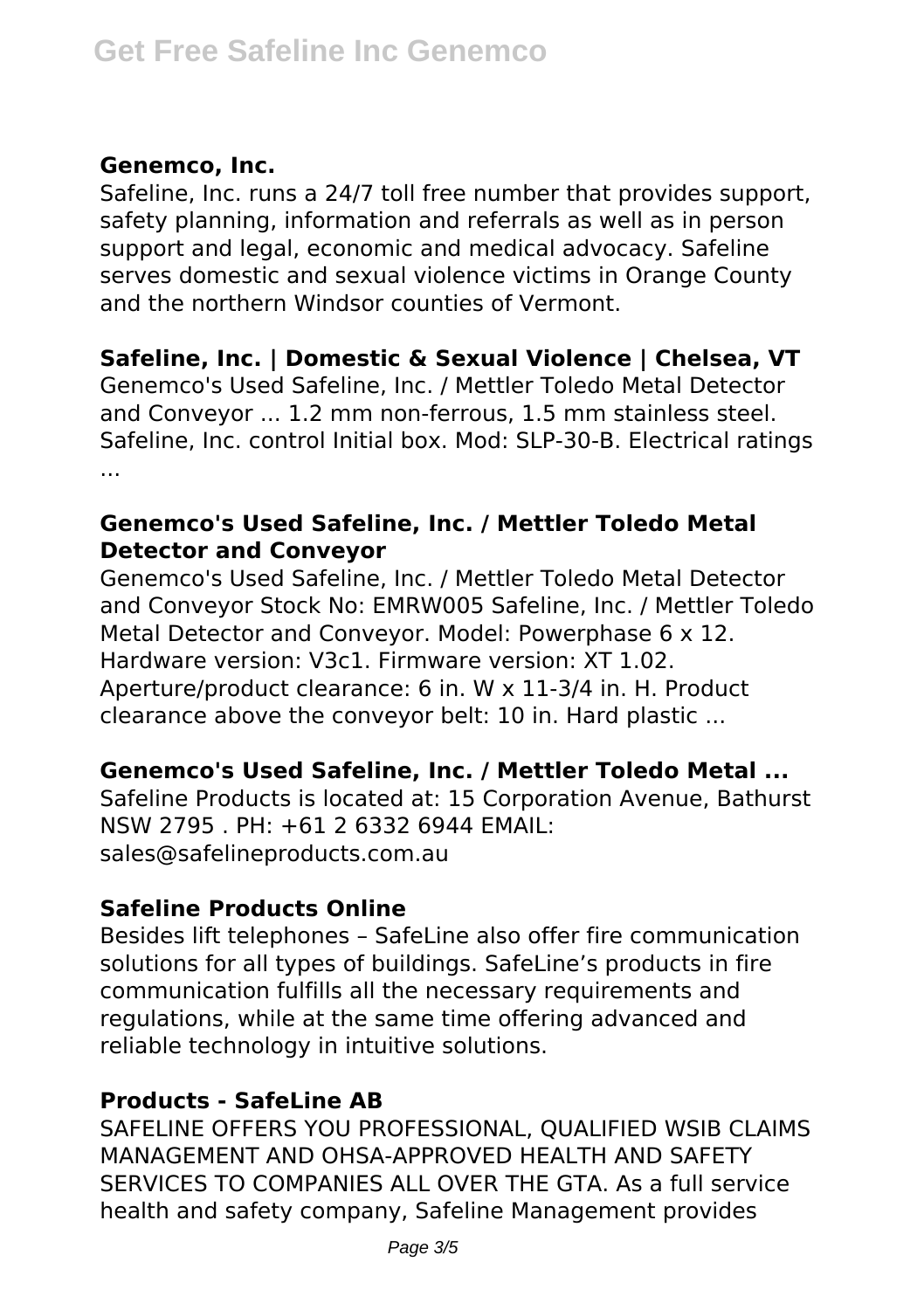employers with professional WSIB claims management and effective health and safety services. Safeline is committed to providing ...

## **Safeline Group of Companies | Safety Training Vaughan**

SafeLine has a leading position in the development of safety accessories for lifts. Our high quality products have a longer lifespan than our competitors and causes less trouble. This means less downtime and less service calls for your lifts and is what makes SafeLine's products the cost-effective choice.

## **Your partner in lift safety**

For Service Members Leaving the Military. 877-995-5247. Footer first

## **Home | Safe helpline**

All of SafeLine's configuration tools that will help you monitor and configure your units easily. Product Training. Want to learn more about our products? We provide product training for sales and technical support teams completely free of charge. Product manuals.

#### **Support - SafeLine AB**

Welcome to the National Runaway Safeline Forum. Here you can post your questions, thoughts, and concerns about what it's like to be a teenager or a parent. If there's something you've been wondering about, please ask. Chances are good that a lot of other people have been wondering the same thing.

## **runaway laws in california - National Runaway Safeline Forum**

Safeline-FP designs and produces safety equipment for the construction, transportation and industrial sectors. We have a passion for safety, with a strong focus on product innovation. We offer a wide range of options to solve challenges, from hand rails to safety nets and more. Our unique understanding and commitment to safety, differentiates ...